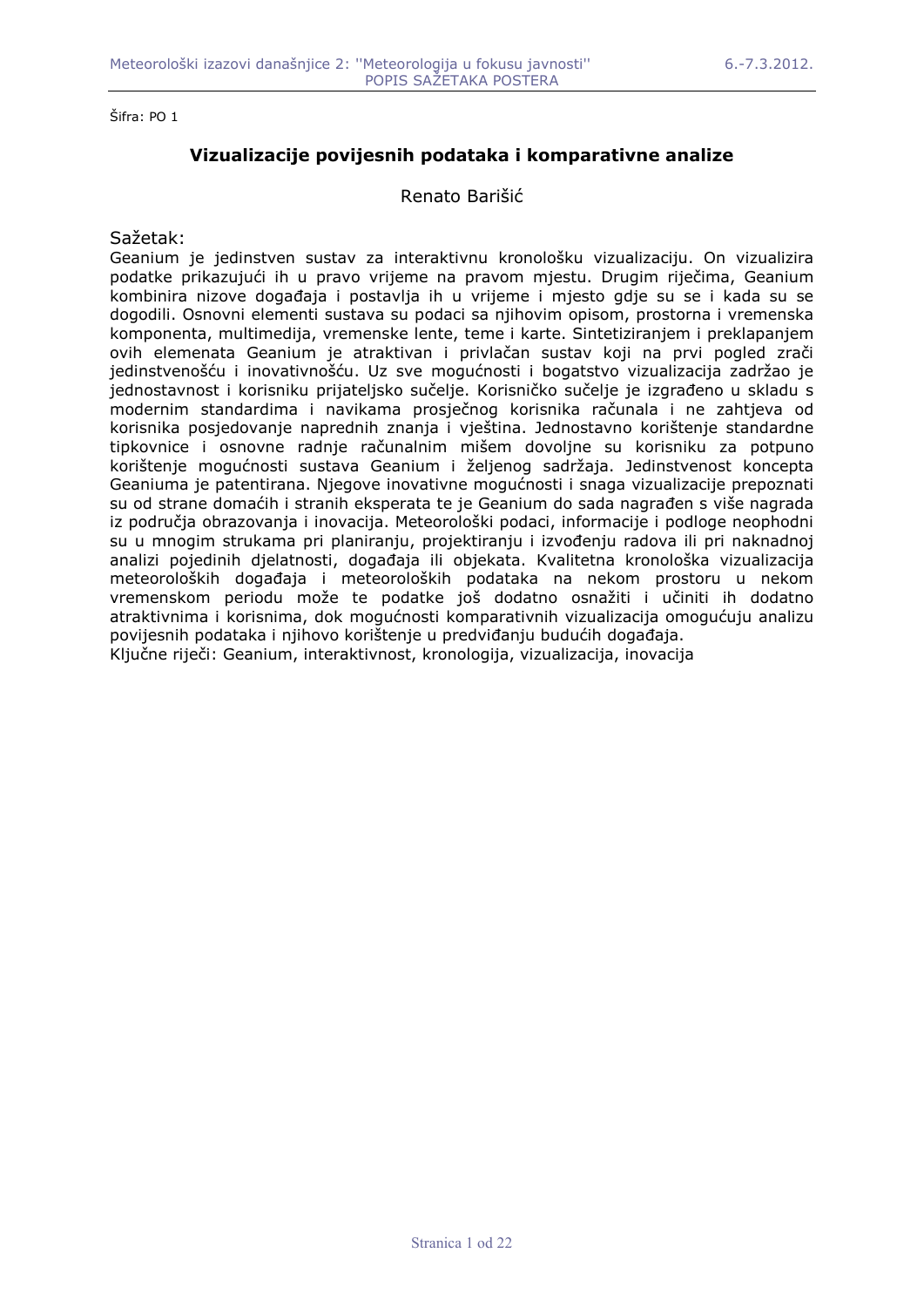## **Temporal changes in precipitation extremes since the beginning of the 20th century in Croatia**

Marjana Gajić-Čapka

Sažetak:

This analysis deals with time-series of precipitation amounts (annual and seasonal) and six indices of precipitation extremes indicating intensity and frequency of extreme rainfall events. These indices have been proposed by World Meteorological Organization-Commission for Climatology (WMO-CCl) and the Research Programme on Climate Variability and Predictability (CLIVAR), and are calculated using daily precipitation amounts. The data sets use in this study cover the period 1901-2008 at five meteorological stations distributed among different climate conditions in Croatia: continental, mountainous and maritime. The trends are estimated by a simple least squares fit of the linear model and tested for statistical significance at the 95% confidence level by a non-parametric Mann-Kendall test. The time series with significant trends are identified and a Sneyers progressive analysis is then performed to determine the beginning of the trend. Short-term fluctuations were eliminated by weighted 11-year binomial moving average filter in order to take the noise out of the data series and to show the longer time scale changes more clearly. The time series analysis of coefficients of variation (cv) in consecutive 30-year periods (1901-1930, 1902-31,........, 1979-2008) indicates the variability in precipitation.

Since the beginning of the 20th century, downward trends in annual amounts of precipitation have dominated across Croatia, which agrees with the drying trend observed across the Mediterranean. Decadal trends in annual and seasonal precipitation amounts have not been significantly changed according to data series prolonged by 2008. Precipitation amounts have large interannual variability, on both annual and seasonal scales. The position of the 10 driest years in the observed 108-year period indicated that they did not group in some period. By the end of the 20th century, the precipitation variability decreased in the north-western Croatian mountains and northern littoral regions and the eastern lowlands. The Dalmatian islands experienced increased variability since the middle of the 20th century. In regions of drying, such as Croatia, there is no evidence of major secular changes in precipitation extremes that are related to the high amounts of precipitation (fraction of annual total precipitation due to very wet days (R95%T) and annual 1-day and 5-day maxima) and the frequency of wet (Rd>R75%) and very wet (R95%T) days over the majority of Croatia. The reduction in annual amounts of precipitation can be attributed to a significant increase in the occurrence of dry days (Rd<1.0 mm) across Croatia and to the increase in the frequency of low-intensity rain days. The redistribution of the daily rainfall categories (torrential/heavy versus the moderate/light intensities) is of utmost interest, particularly for water management, soil erosion monitoring and flash flood impact management.

Therefore, it is suggested that further research be conducted to investigate the change in the frequency of rainy days and the fraction of annual precipitation due to rainy days as defined by low and high percentiles. This research is especially needed along the Croatian eastern Adriatic coast based on the denser network that has existed since the mid 20th century.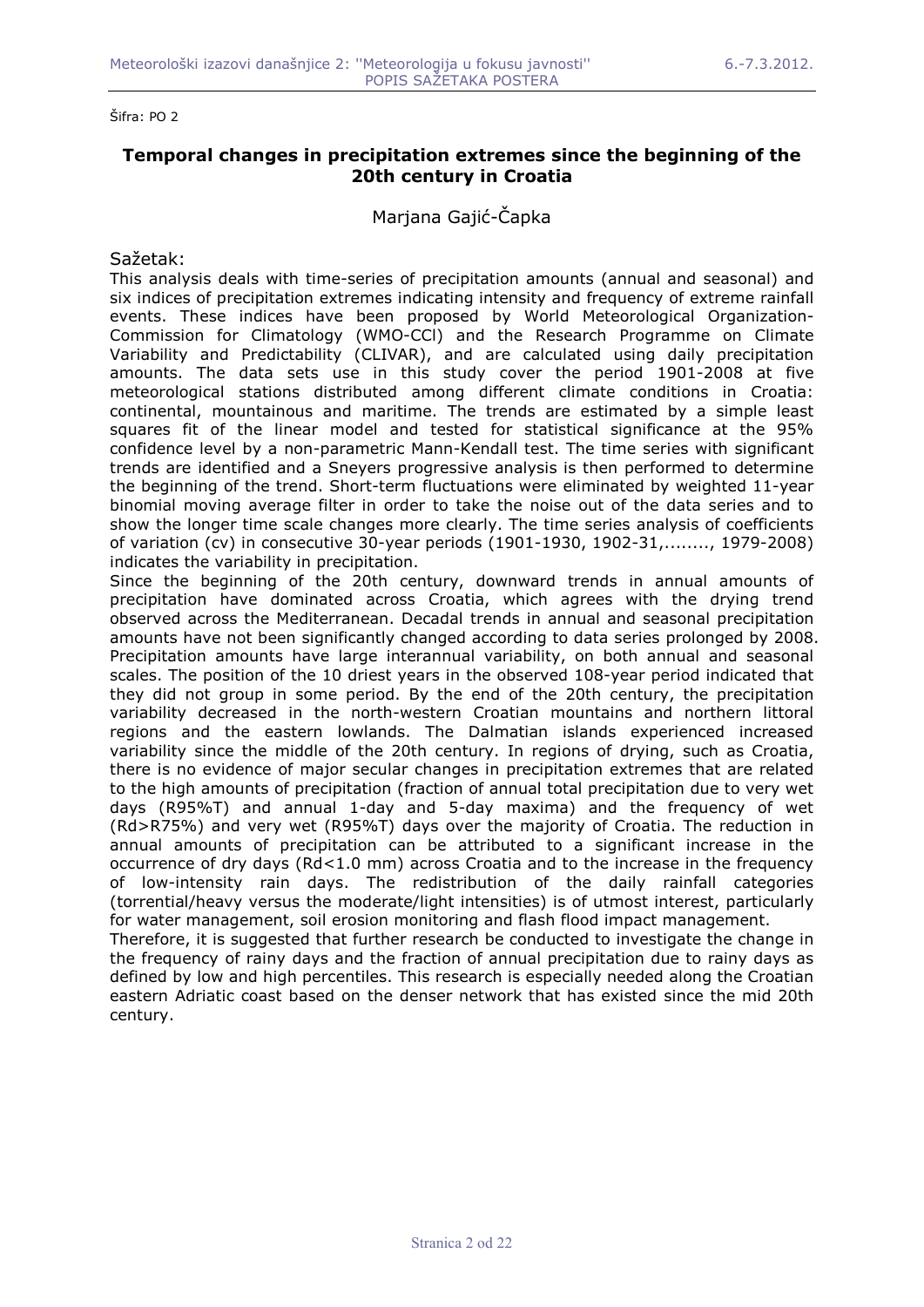## **Trends and variability in precipitation extremes along the eastern Adriatic**

Marjana Gajić-Čapka, Ksenija Cindrić, Zoran Pasarić

### Sažetak:

The spatial-temporal change in seasonal and annual precipitation during the second half of the 20th century and the first decade of the 21st century is analysed along the eastern Adriatic coast. Change in extreme precipitation conditions is investigated by trend analysis of seven indices of precipitation extremes proposed by World Meteorological Organization (CCl and CLIVAR). They are calculated using daily and multi-day precipitation data for 23 rain gauge stations on the islands and the coast. The data series from the period 1953-2009 meet the criteria for calculating the indices. Trend for each station is estimated by means of Kendall's tau method and the statistical significance is tested using the non-parametric Mann-Kendall test. The overall significance is assessed by Monte Carlo method. In order to evaluate the intensity and frequency of more rare events, the Generalized Extreme Value (GEV) distribution is applied to the time series of annual maxima of 1-day and 5-day precipitation amounts.

Since the middle of 20th century a general decrease in annual precipitation is found, becoming stronger from north to south. Seasonal trends are found to be less homogeneous, both in direction and magnitude. Overall significant increase in the frequency of dry days is accompanied by slight change in the frequency of wet and very wet days. According to the daily intensity index, positive trends dominate over the analysed area. In spite the total precipitation decrease, part of annual precipitation amount coming from very wet days is increased. The 1-day and 5-day annual maxima showed large interannual variability. GEV distribution shape parameter has mainly negative values meaning that for the longer return periods the return values are likely to be overestimated. The estimates of 20-year return values calculated for 30-year moving periods indicate a strong influence of the upper outliers. An appearance of the upper outliers during the observed 60 years is discussed according to the 20-year return value.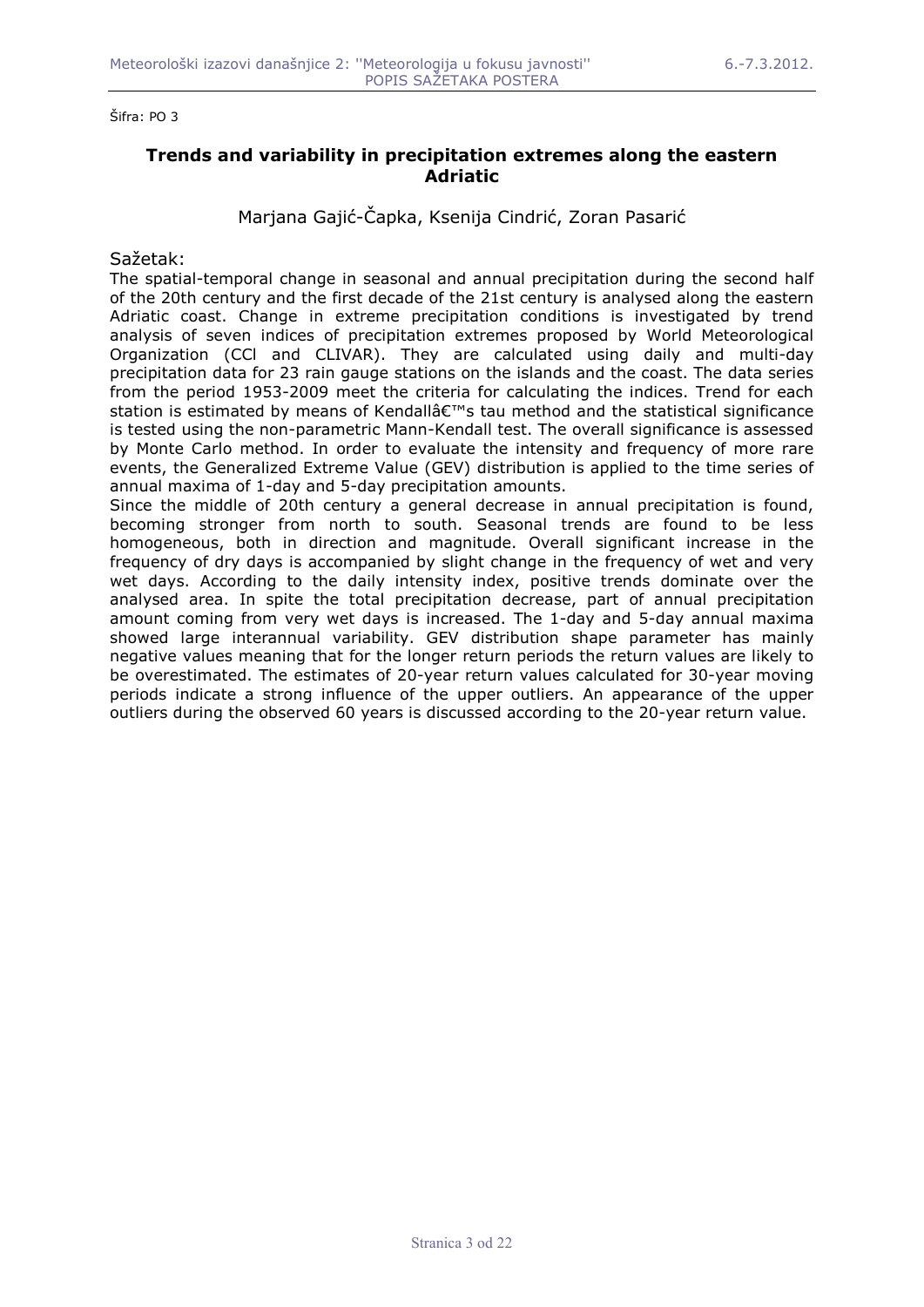## **Multi-daily rainfall climatology and change for water resource management**

Marjana Gajić-Čapka i Borivoj Čapka

### Sažetak:

The results of the ongoing study on precipitation regime in the Croatian Drava River basin is intended to be used by decision makers in water and energy resource management. One side aspect of this study is the variability in daily and multi-daily amounts (2- and 5-days), the indices defined by WMO and amended by the end-users, which are critical for applications in assessment and maintenance of flooding. The daily rainfall series used in this study cover the period 1949-2009 collected at two rain gauges: Varazdin in the upper part of the Croatian Drava River basin and Osijek in the low part, not far from its mouse into the Danube River. The applied Gamma probability distribution makes it possible to estimate the likelihood of rainfall at different durations within a specific range. The generalized extreme value distribution is employed to compute the design values of annual maximal 1-, 2- and 5-day precipitation amounts with different return periods indica ting at precipitation risk. In addition to the extreme precipitation characteristics of the current climate, the evolution of trends in annual maximal 1-, 2 and 5-day rainfall amounts are derived from linear regression during the period 1901- 2009 at Osijek and for the both stations since 1949. Statistical significance at the 5% confidence level is established using the Mann-Kendall rank non-parametric test. The coefficients of variation, indicating interannual variability, are then computed for consecutive 30-year moving time windows (1 year step) for each parameter. Trends for 30-year periods with the 10-year step (1901-1930, 1911-1940, ....) were computed to detect the possible changes in variability. At the level of the synoptic measurements, the analysis of weather types related to the six highest rainfall amounts was deduced.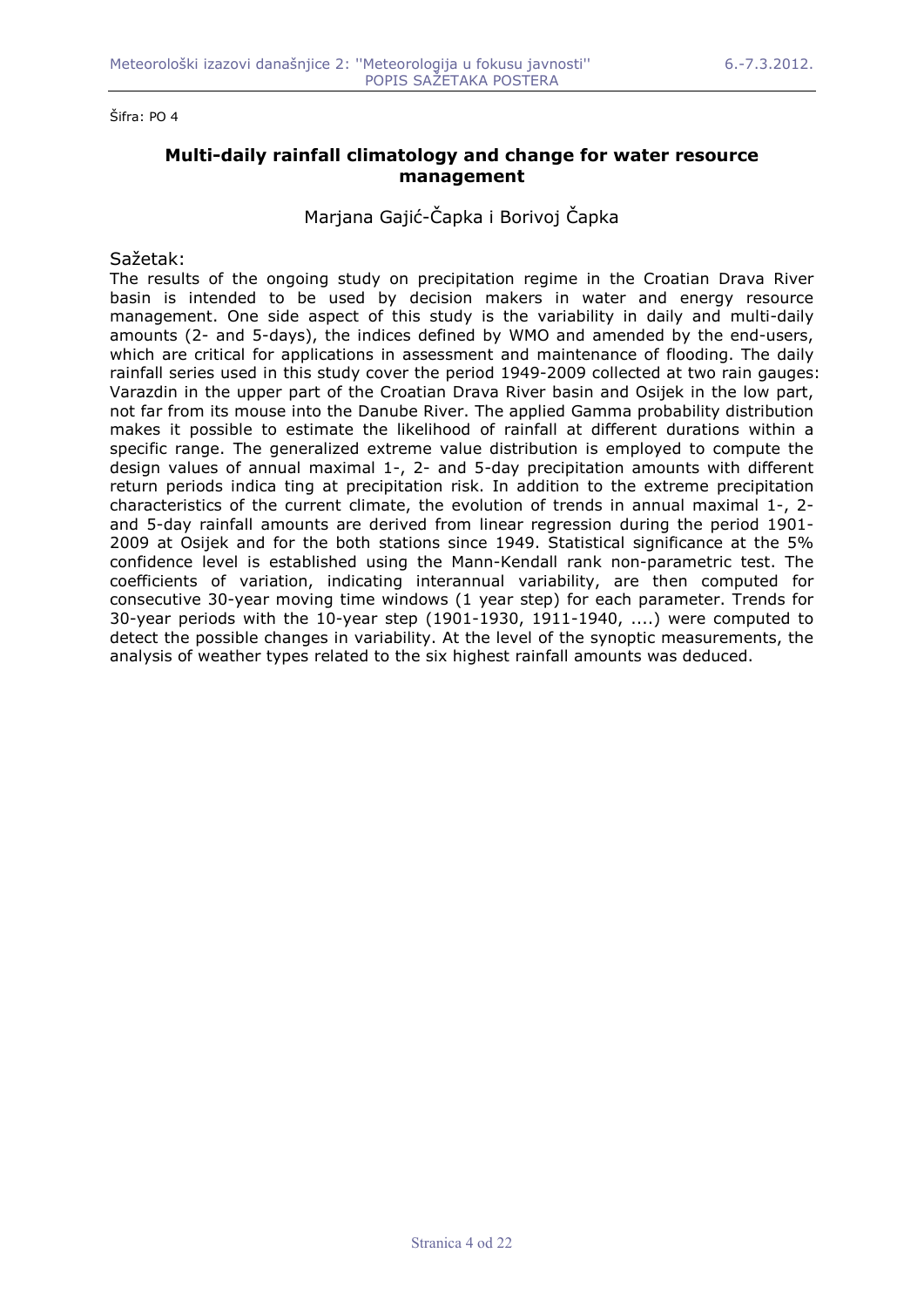## **Prostorna distribucija vrijednosti d18O u oborinama na području Hrvatske**

Tamara Hunjak, Diana Mance, Hans O. Lutz, Zvjezdana Roller-Lutz

Sažetak:

Kruženje vode u prirodi stalan je proces i kao takav izvor je mnogih informacija. Jedan od osnovnih uvjeta za raspolaganje vodnim resursima je ulazni podatak o oborinama. Geomorfologija kakvu nalazimo u Hrvatskoj (npr. visoke planine blizu mora) može prouzročiti specifične lokalne uvjete. Upravo iz tih razloga mjeren je izotopni sastav (ď18O i ď2H) u oborinama na mnogim lokacijama u Hrvatskoj. Želja je bila odabirom lokacija pokriti geomorfološke specifičnosti što je bolje moguće, te na taj način izraditi kartu koja će riješiti problem mjesta nedostupnih za uzorkovanje.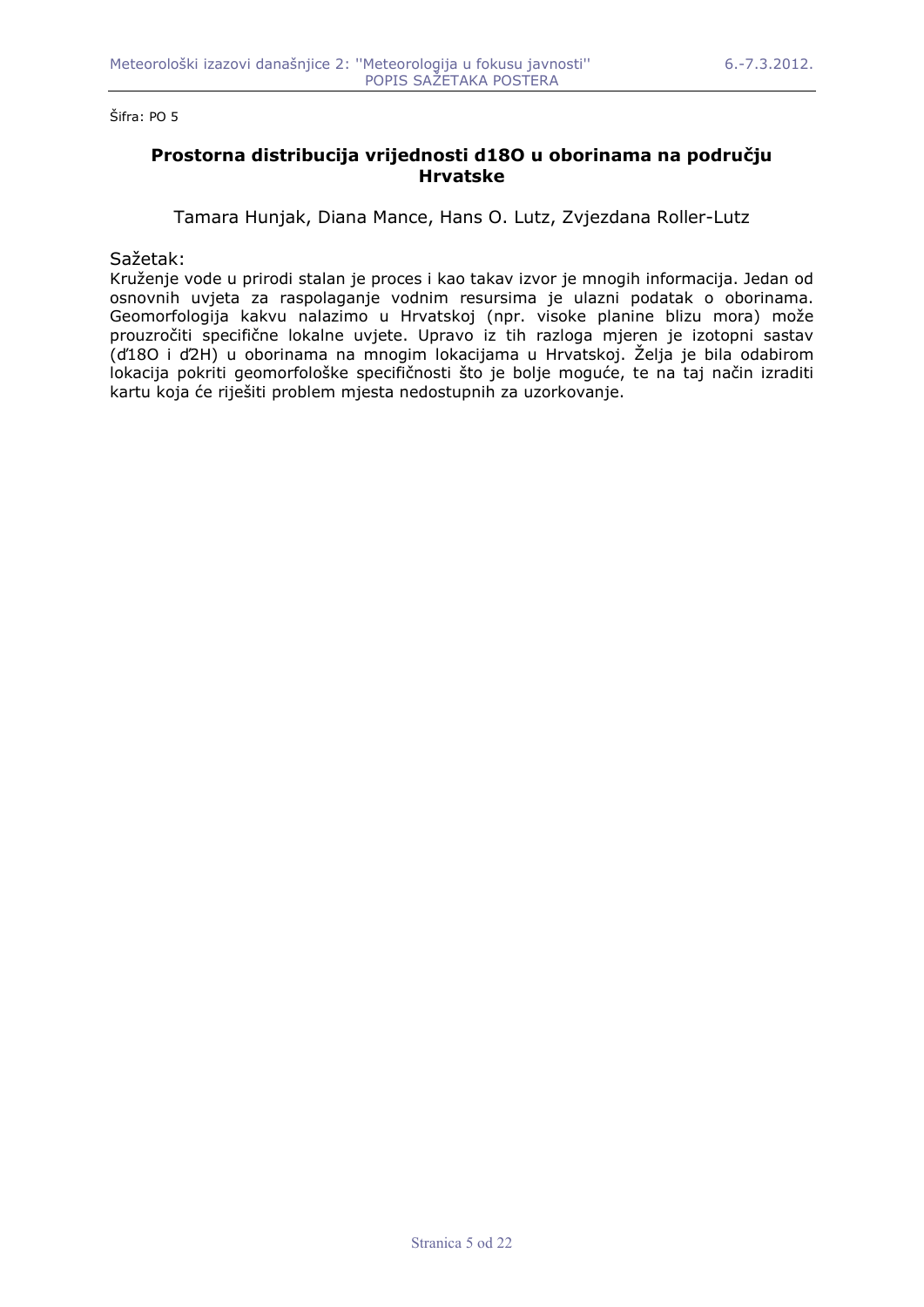## **Korištenje meteoroloških podataka o odreñivanju klase vjetroagregata**

Siniša Knežević, Laszlo Horvath, Nikola Karadža

#### Sažetak:

Pored procjene proizvodnje vjetroelektrane, jedna od ključnih analiza u pripremi projekata vjetroelektrana jest i analiza opterećenja na vjetroagregate. Razni tipovi vjetroagregata svrstavaju se u odreñene klase i kategorije (najčešće prema IEC standardu), te se za određenu lokaciju odabiru vjetroagregati koji su prema klasi i kategoriji nazivno dimenzionirani za opterećenja koja se očekuju na nekoj lokaciji vjetroelektrane. Prema IEC standardu 61400-1 potrebno je analizirati sljedeće:

- prosječna opterećenja na temelju razdiobe brzina

- ekstremna opterećenja na temelju očekivane maksimalne 10-minutne brzine vjetra s razdobljem povrata od 50 godina

- razdioba intenziteta turbulencija

Osnovni ulazni podatak za svaku od analiza su izmjereni meteorološki podaci koji se na odgovarajući način modeliraju i obrađuju kako bi se na temelju rezultata mjerenja u jednoj točki u prostoru dobili rezultati na pozicijama svih vjetroagregata za potreban vremenski period. U predmetnom radu opisane su vrste meteoroloških podataka koji se koriste, te modeli i postupci koji se koriste u obradi podataka. Opisan je postupak odreñivanja razdiobe intenziteta turbulencija na pozicijama vjetroagregata, odnosno pretpostavke na kojima se temelji. Poseban naglasak dan je na Gumbelovu metodu odreñivanja očekivane maksimalne 10-minutne brzine vjetra s razdobljem povrata od 50 godina, koja je zbog specifično kratkog niza podataka (1-2 godine) izmijenjena u odnosu na izvornu metodu. Opisan je postupak odreñivanja razdiobe intenziteta turbulencija na pozicijama vjetroagregata, odnosno pretpostavke na kojima se temelji.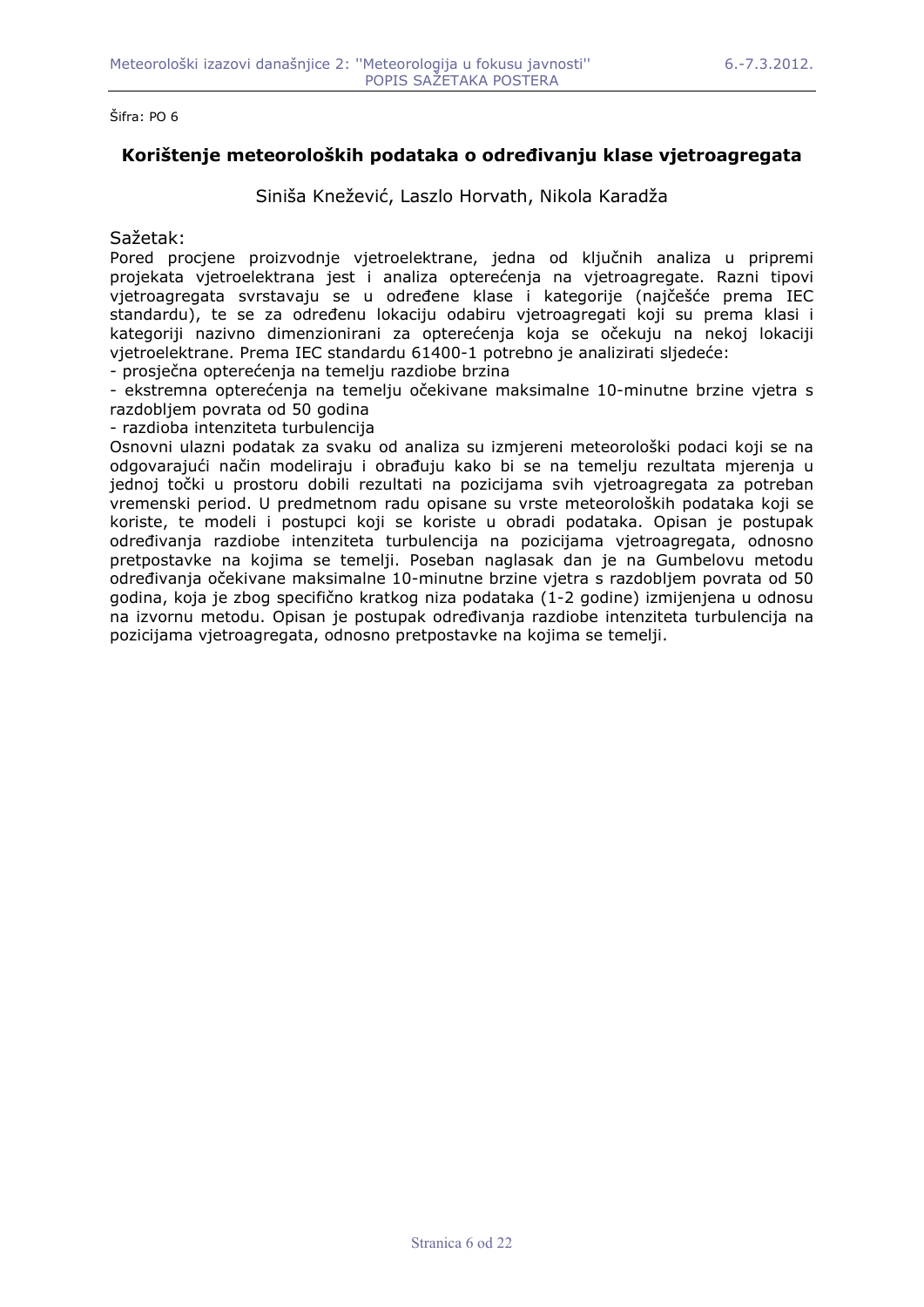# **Changes of apple phenology in Croatia**

Bernarda Krulić, Višnja Vučetić, Antun Marki

Sažetak:

The long–term phenological phases of six different varieties of apple: three old-fashioned varieties (Bobovec, Kanada and Kolačarka), two autumn newer varieties (Jonathan and Golden Delicious) and the earliest summer variety of apple (Petrovača) at 17 seleted stations in Croatia in the period 1981–2010 have been analysed. Standard statistical methods show that vegetation period lasts the longest in coastal and the shortest in Croatian mountain area. Analysis of linear trends of phenological phases of different varieties of apples for selected stations in Croatia shows more significant earlier start of flowering. Earlier beginning of vegetation period in mountainous part of Croatia was observed by 3– 6 days/decade. Duration of growing season for old fashion autumn varieties of apple did not change significantly because the colouring leaves occur earlier in autumn in the last three decades. However, autumn newer apple varieties show shortening in continental and prolongation vegetation period in Croatian mountain area. Therefore, newer varieties reveal greater sensitivity to change in length of growing season than older. For the first time the Utah model was used to estimate the impact of weather conditions during winter dormancy at the beginning of flowering apple in Croatia in the first decade of 21st century. Results indicate that the most suitable area for apple is north-western part of Croatia. However, linear trend analysis of chill units reveals their decreasing and the apple cultivation could be at risk in this area in future.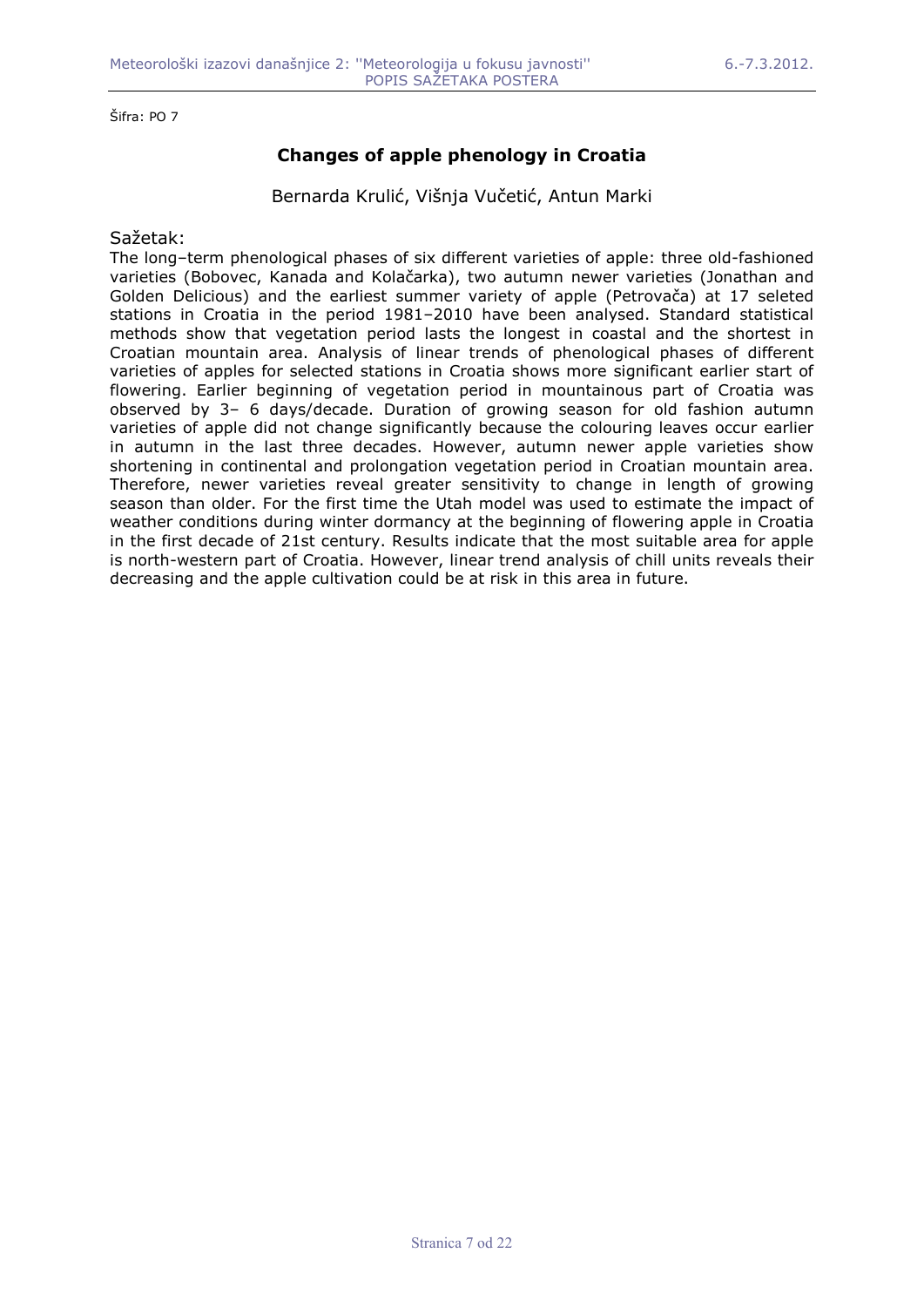# **Globe program u Školi za medicinske sestre Vrapče**

Marinela Labaš, Globe grupa

#### Sažetak:

Poster daje pregled rada GLOBE sekcije u Školi za medicinske sestre Vrapče. Tjedno/mjesečno se vrše mjerenja vezana za atmosferu, hidrologiju, biometriju (temperatura zraka,vlažnost zraka, tlak zraka ,količine oborina, tla, vode....) promatraju vrste oblaka, količina aerosola te još razne vrste podataka koje posredno ili neposredno imaju veze s meteorologijom i klimatskim promjenama. Ovisno o projektu kojim se u pojedinoj školskoj godini bavimo vrše se još neka specifična mjerenja tj. uzimanje uzoraka i sl. Projektima se podaci skupljeni na ovaj način, prema GLOBE protokolima, nastoje protumačiti tako da zaključak može potvrditi ili opovrgnuti početno postavljenu tezu ili odgovoriti na hipotetsko pitanje koje uvodi u projekt. Često su projekti takvi da nastoje povezati struku (medicina) s ovim područjem te povezati više suradnika. Npr. projekt \"Fizikalno-biokemijska svojstva voda podsljemenskih potoka\" je projekt rađen u suradnji s II gimnazijom, kao i kasniji \"Kakav zrak udišemo u središnjem i zapadnom dijelu grada\". Prethodnim projektima nastojalo se pokazati kako nagle promjene vremenskih prilika utječu na zdravlje općenito te na zdravlje psihičkih bolesnika. Učenici često uključuju jedni druge u ove projekte, članove obitelji (promatranje noćnog neba tj. vidljivosti zviježña Orion). Osim toga rado sudjeluju u prezentaciji, rado vode istraživanja i radionice o tome, a postaju i svjesniji važnosti promatranja i promišljanja događanja u atmosferi, okolišu itd. Takoñer uče se na pravilan način prezentirati neke znanstvene spoznaje, koristiti suvremena sredstva i pomagala, obrađivati podatke, surađivati s osobama i institucijama te se izgrañuju kao mladi i odgovorni ljudi spremni za rad u timu i brigu za svijet oko sebe.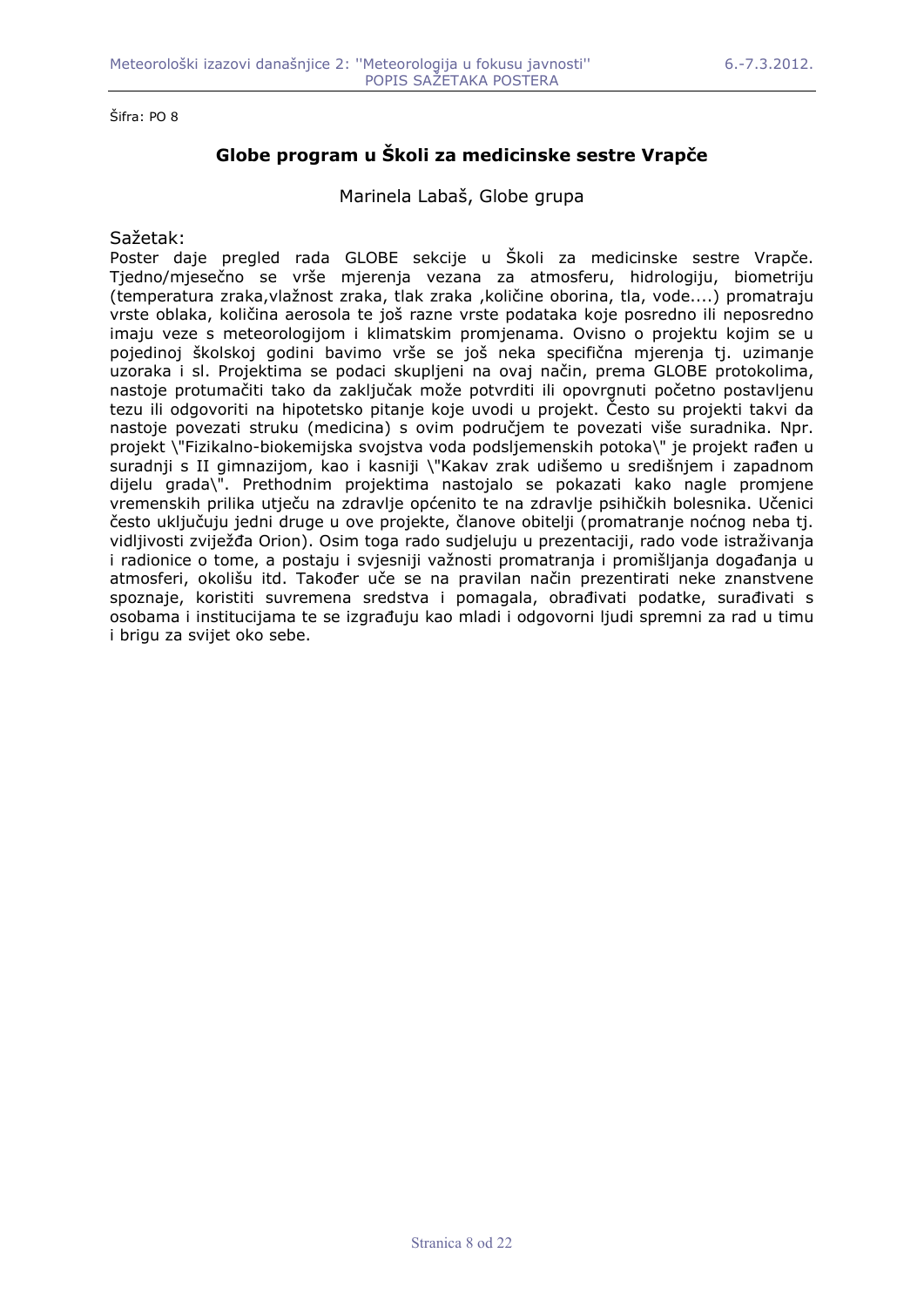## **64 godina knjižnice DHMZ-a - izmeñu potreba i mogućnosti**

Ivanka Mihovilić i Kornelija Špoler Čanić

### Sažetak:

Gotovo od samog početka Državnog hidrometeorološkog zavoda (DHMZ) djeluje i knjižnica. Knjižni fond formiran je glavnom donacijama ondašnjih djelatnika koji su željeli okupiti početni korpus meteoroloških i hidroloških znanja kako bi se stvorilo povoljno ozračje za bolje rezultate istraživanja, te upotrebu i provjeru rezultata u praksi i njihovu pohranu. Tadašnji korisnici knjižnice bili su djelatnici DHMZ-a i mali broj korisnika koji su za knjižni fond imali interes, potrebu ili ovlasti. Znanstvenici i stručnjaci DHMZ-a u velikoj su mjeri i kasnije svojim posebnim potrebama i zahtjevima usmjeravali i oblikovali knjižnicu. Knjižnica se mijenjala i otvarala se sve širem krugu korisnika i tako slijedila razvojni put DHMZ-a i Hrvatskog meteorološkog društva kroz zanimljive godine velikih društvenih, informacijskih i tehnoloških promjena. U ovom radu bit će prikazan rad knjižnice DHMZ-a od njezinog osnivanja do danas. Prikazat će se kako je nastao i rastao književni fond knjižnice te tko su sve korisnici knjižnice.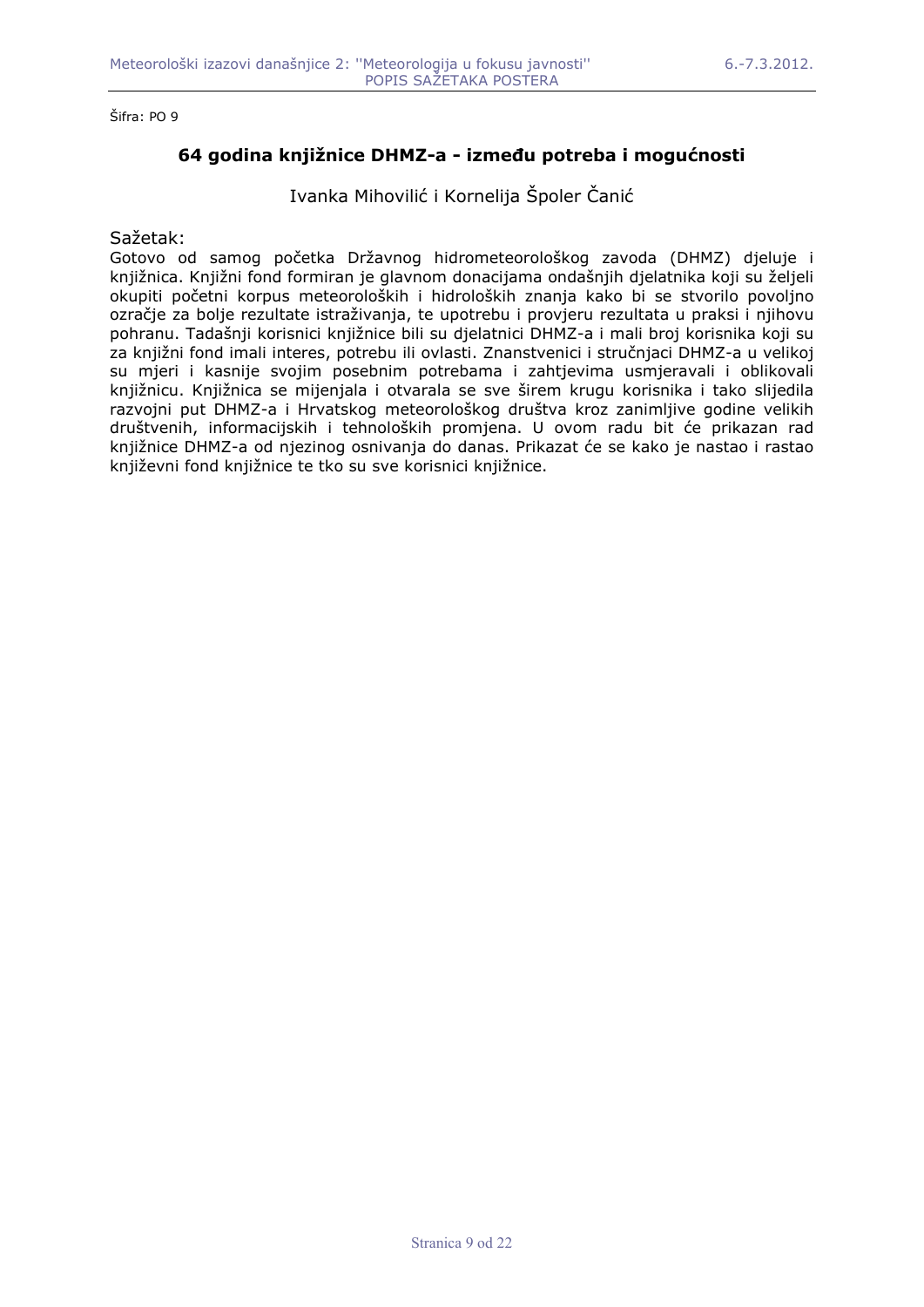## **Correlating overshooting tops and severe weather**

Petra Mikuš, Nataša Strelec Mahović

### Sažetak:

Overshooting convective cloud top (OT) is a dome-like protrusion above a cumulonimbus anvil, often penetrating into the lower stratosphere. It represents a very strong updraft. A single OT exists for less than 30 minutes and has a maximum diameter of  $\sim$ 15 km. According to some investigations, deep convective storms with OTs often produce hazardous weather conditions such as heavy rainfall, damaging winds, large hail, cloudto-ground lightning and tornadoes. The OTs also generate gravity waves which can produce significant turbulence. These events can cause considerable property damages, influence everyday activities and even endanger the human lives.

Relationship between the occurrence of the OTs and severe weather conditions over Central Europe is established. The OTs are detected from Meteosat 8 and 9 data, using a combination of brightness temperature difference of the water vapor and the infrared channel (6.2-10.8  $\mu$ m), and of the ozone and the infrared channel (9.7-10.8  $\mu$ m). This method includes the infrared brightness temperature and brightness temperature difference criteria. Locations and times of appearance of the OTs are compared with the occurrence of the strong wind and wind gusts measured by the automatic stations. Additionally, hailpad and raingauge measurements are used to determine the relationship between the occurrence of the OTs and severe weather conditions.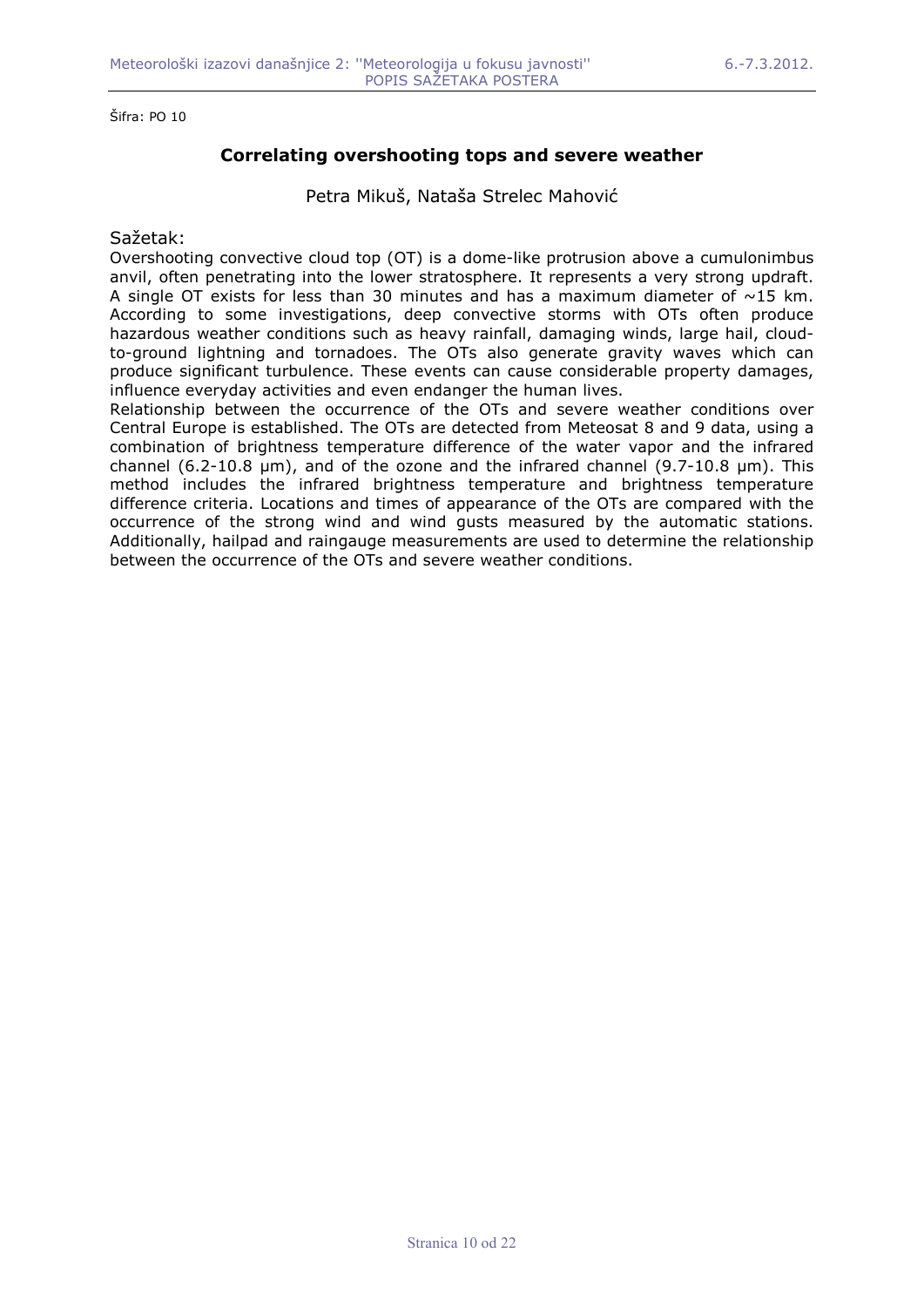# **Meteorologija u Hrvatskom hidrografskom institutu**

Marko Mlinar, Srñan Čupić, Hrvoje Mihanović, Nenad Domijan, Miro Lakoš, Denis Vosila, Nenad Leder, Zvonko Gržetić

### Sažetak:

Za omogućavanje sigurnosti na moru (kao osnovne djelatnosti Hrvatskog hidrografskog instituta u Splitu) u publikacijama (npr. Peljar I.- Jadransko more, istočna obala, Peljar za male brodove), kao i u istraživanjima mora (morske struje, valovi, temperatura, gustoća, dubina i razina mora...), se gotovo uvijek koriste i podaci meteoroloških mjerenja i motrenja s kopna i na moru (pomorska meteorologija). Stoga je Hrvatski hidrografski institut tokom cijele svoje povijesti posebnu pažnju pridavao prikupljanju i čuvanju takvih podataka. U jednom dijelu svoje povijesti institut je imao i slobodan pristup podacima vojnih meteoroloških postaja i plovila. Zahvaljujući tome, u to su vrijeme nastale i brojne vrijedne meteorološke publikacije instituta (posebno vrijedan je Klimatološki atlas Jadranskog mora, 1979.). Institut danas do meteoroloških podataka dolazi na različite načine - često suradnjom s institucijama kojima je primarna djelatnost meteorologija (npr. Državni hidrometeorološki zavod). Iako manji nego nekad i danas u sklopu Oceanološkog odjela djeluje Meteorološki laboratorij, koji se osuvremenjuje u skladu s mogućnostima, kako bi i dalje što uspješnije prikupljao i obrađivao meteorološke parametre.

Ovdje je sažeto prikazan jedan dio povijesti i sadašnjosti prikupljanja i korištenja meteoroloških podataka u Hrvatskom hidrografskom institutu.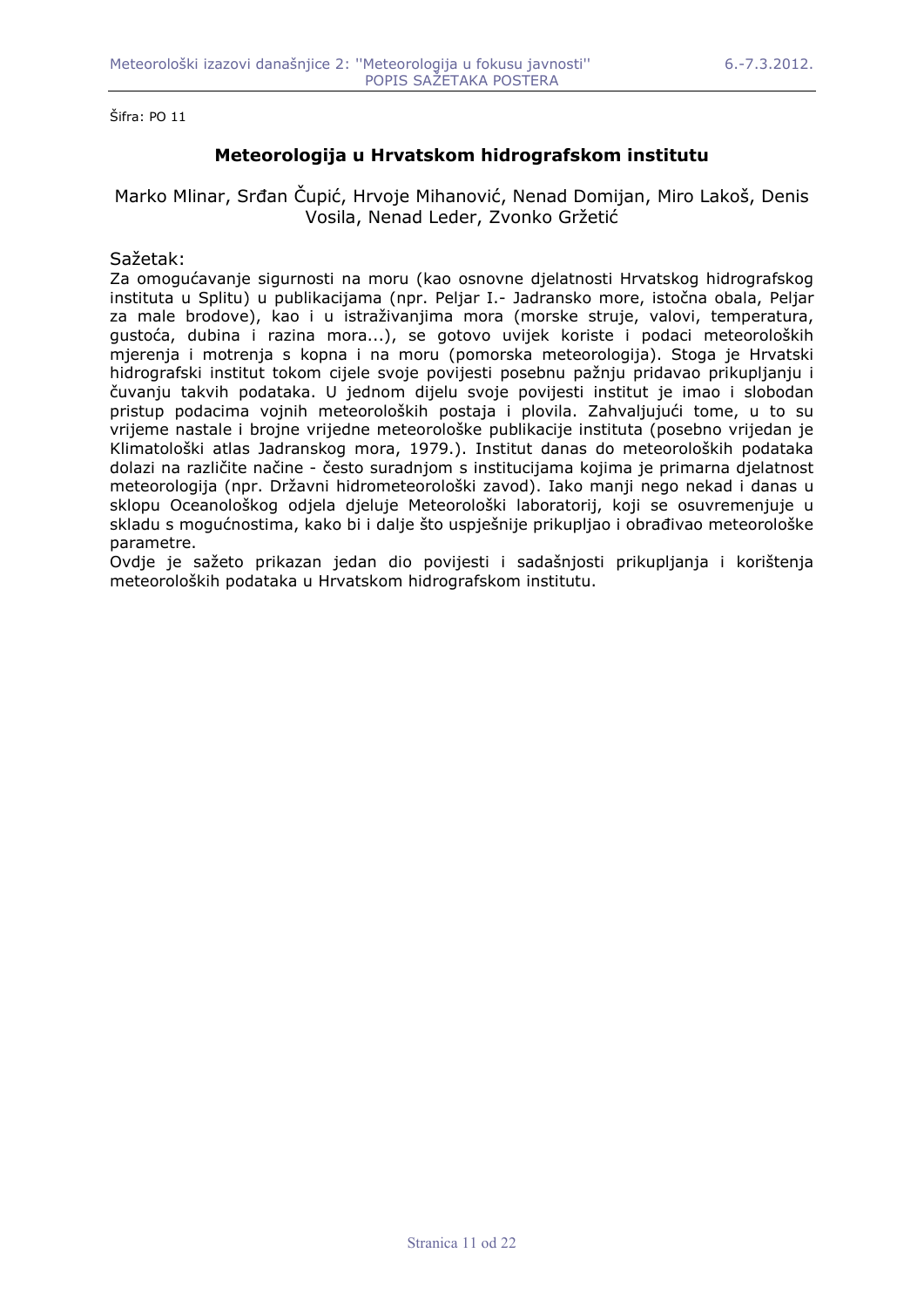# **Tisuću zašto, kako, gdje i koliko**

Davor Nikolić, Kornelija Špoler Čanić, Zoran Vakula

Sažetak:

Meteorologija je nepresušno vrelo zanimanja, barem sudeći po čestim, gotovo svakodnevnim pitanjima koje dolaze u Državni hidrometeorološki zavod na e-adresu dhmz@cirus.dhz.hr, a i telefonskim putom.

Pitanja su raznolika, od najobičnije želje za spoznajom trenutačne temperature zraka ili brzine vjetra u nekom gradu, pa čak i na nečijem balkonu, vremenske prognoze za sljedeće dane, tjedne, i mjesece, te do pitanja iz opće meteorologije. U radu će se dati prikaz najčešćih pitanja upućenih Službi za vremenske analize i prognoze te Službi za informiranje, meñunarodnu suradnju i korisnike, kao i neki zaključci analize tih pitanja.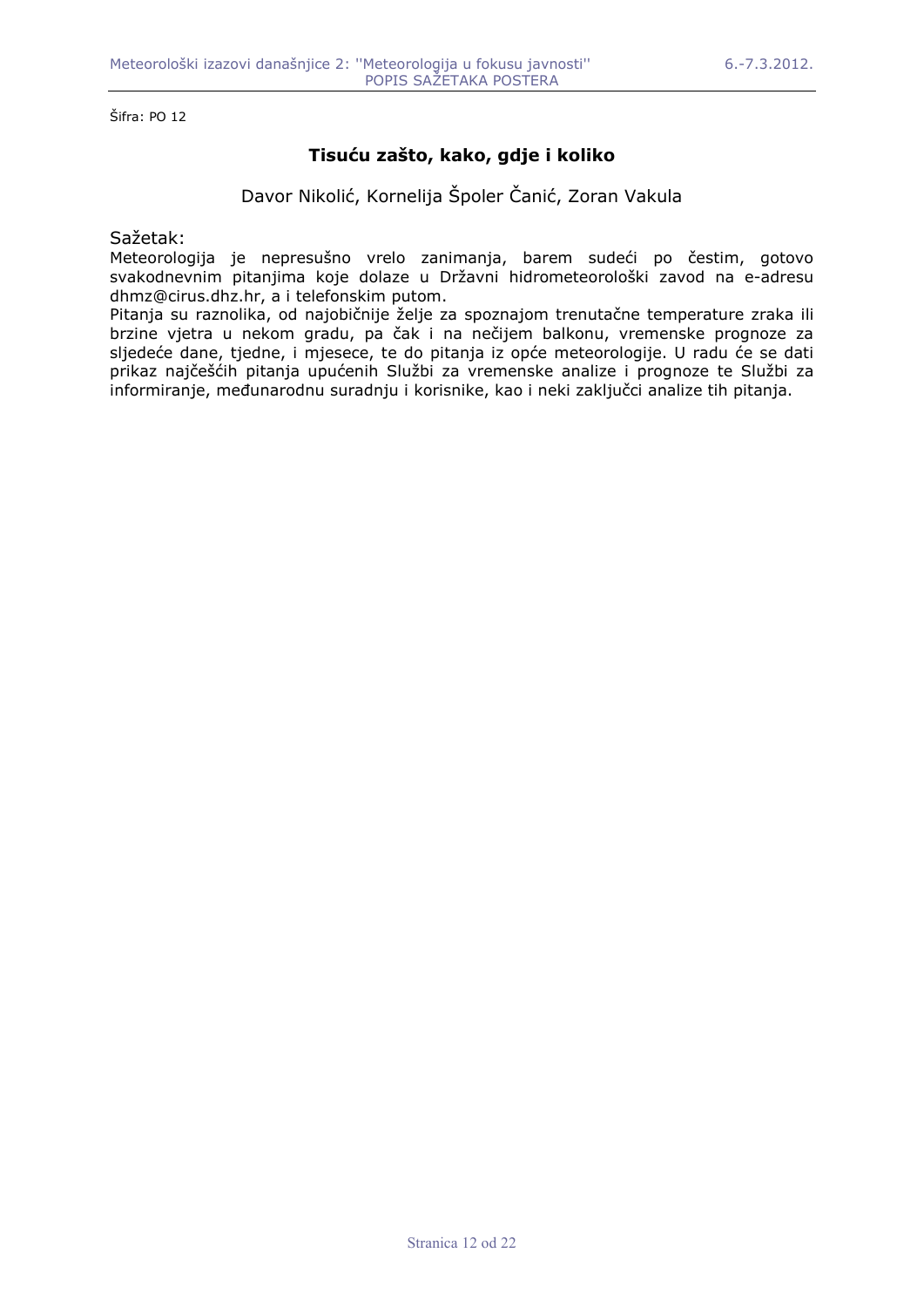## **Prognoza valova za potrebe projektiranja pomorskih grañevina**

Eva Ocvirk, Marko Pršić, Mateja Blažević

### Sažetak:

Djelovanje morskog okoliša na pomorske grañevine podrazumijeva ekstremna djelovanja, koja se definiraju projektnim povratnim razdobljem 5, 50, 100 ili više godina. Valno djelovanje uobičajeno se definira projektnom valnom visinom koja je ovisna o vrsti proračuna i o tipu konstrukcije. Pri tome se funkcionalni proračuni provode za povratna razdoblja PR=5 godina, a proračuni konstrukcije za povratna razdoblja 50 do 100 godina. Dugoročna valna klima u većini se slučajeva definira na temelju kratkoročne valne klime. Budući nema dostatne direktne registracije kratkoročne valne klime valografima, razvijene su metode njene prognoze iz podataka o vjetru na temelju modela valnog generativnog procesa. U ovom radu prikazan je numerički model valne klime Jadrana sastavljen od dva zasebna dijela: modela za kratkoročnu prognozu i modela za dugoročnu prognozu valne klime. Numerički model za kratkoročnu prognozu temelji se na numeričkom modelu valnog generiranja MIKE 21/SW (DHI, 2009.), a koristi podatke o vjetru iz prognostičkog modela ALADIN (podaci iz razdoblja 10 godina - 1992.-2001.). Za prognozu dugoročne valne klime koristi se empirijska distribucija valnih visina dobivenih kratkoročnom prognozom i njena ekstrapolacija u područje malih vjerojatnosti, tj. područje velikih povratnih razdoblja. Na taj način, definira se dugoročna valna klima potrebna u postupku projektiranja pomorskih grañevina. Za potrebe verifikacije numeričkog modela valne dinamike korištene su dvije valografske postaje smještene u području otvorenog mora sjevernog Jadrana i ispred grada Splita. Mjerenja su provedena tijekom provedbe Programa praćenja stanja Jadranskog mora - Jadranski projekt (2007. i 2008. godine).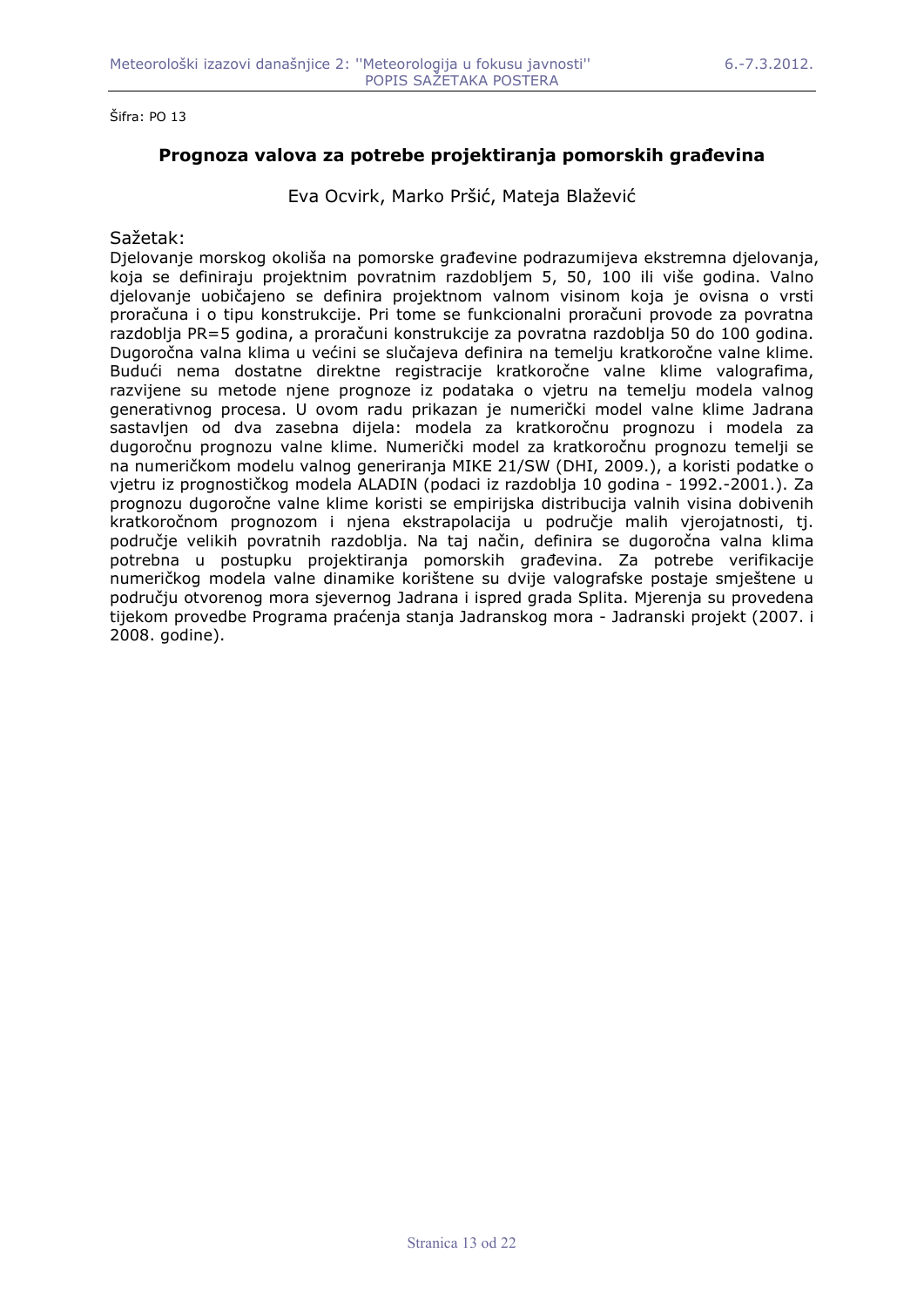## **Surface temperature and precipitation in the near future climate over Europe: changes in mean and extreme events**

Mirta Patarčić, Ivan Güttler, Lidija Srnec, Čedo Branković

#### Sažetak:

The Regional Climate Model (RegCM) simulations at a 35-km horizontal resolution were performed over Europe to investigate climate change of surface temperature (T2m) and precipitation in the near future. Simulations of present (P0: 1961-1990) and near future (P1: 2011-2040) climate are carried out for three ensemble members defined by the global coupled climate model ECHAM5-MPIOM. Future climate projection is done under the IPCC A2 emission scenario. Regional model domain covers a large part of Europe and northern Africa. The analysis is focused on trends of indices of climate extremes in both climate periods. In the near future T2m will increase over the entire domain in both winter and summer seasons. The highest warming in winter is in north-eastern Europe and in summer over the Iberian Peninsula.

Winter precipitation will increase in western Europe and decrease in coastal regions of the Iberian and Balkan peninsulas, in southern Italy and northern Africa. In summer, precipitation is projected to decrease in western and increase in eastern Europe, eastern coast of the Iberian Peninsula and in northern Africa. Most of the trends of indices based on T2m extremes are significant in summer, while in winter trends are significant only in P1 over the southern part of the domain. For indices of daily precipitation extremes, only the increasing trend of the largest number of consecutive dry days in summer during P0 in the northern part of the domain appears to be statistically significant.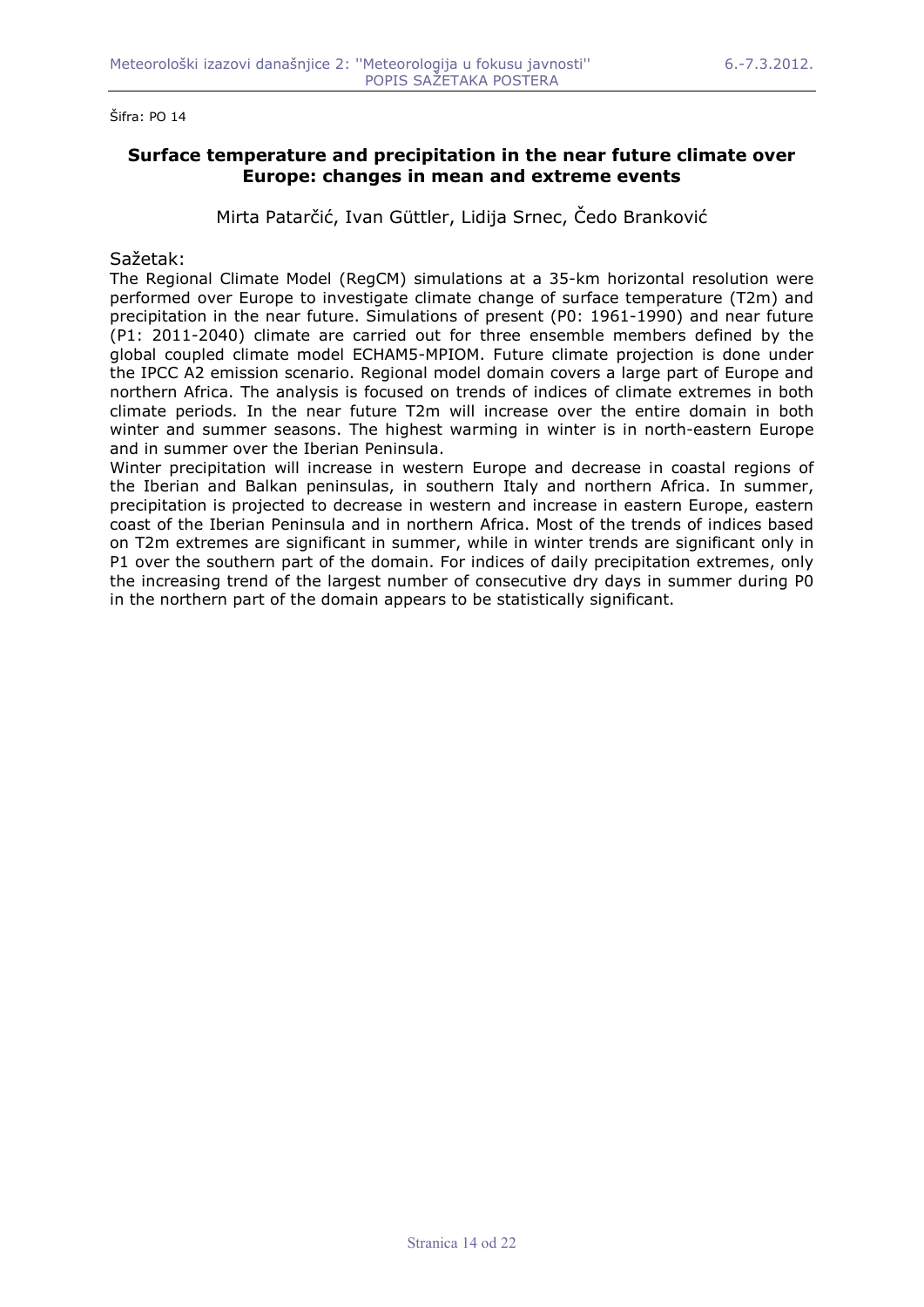# **Spatial differences in drought vulnerability**

Melita Perčec Tadić, Ksenija Cindrić, Marjana Gajić-Čapka, Ksenija Zaninović

### Sažetak:

Drought causes the highest economic losses among all hydro-meteorological events in Croatia. It is the most frequent hazard, which produces the highest damages in the agricultural sector. The climate assessment in Croatia according to the aridity index (defined as the ratio of precipitation and potential evapotranspiration) shows that the susceptibility to desertification is present in the warm part of the year and mostly pronounced in the Adriatic region and the eastern Croatia lowland. The evidence of larger frequencies of extreme droughts in the last decade is apparent. These facts were motivation to study the drought risk assessment in Croatia. One step in this issue is the construction of the vulnerability map. This map is a complex combination of the geomorphologic and climatological inputs (maps) that are presumed to be natural factors which modify the amount of moisture in the soil. In this study, the first version of the vulnerability map is followed by the updated one that additionally includes the soil types and the land use classes. The first input considered is the geomorphologic slope angle calculated from the digital elevation model (DEM). The SRTM DEM of 100 m resolution is used. The steeper slopes are more likely to lose water and to become dryer. The second climatological parameter is the solar irradiation map. For the territory of Croatia the maximum irradiation is on the coast. The next meteorological parameter influencing the drought vulnerability is precipitation which is in this assessment included through the precipitation variability expressed by the coefficient of variation. Larger precipitation variability is related with the higher drought vulnerability. The preliminary results for Croatia, according to the recommended procedure in the framework of Drought Management Centre for Southeastern Europe (DMCSEE project), show the most sensitive areas to drought in the southern Adriatic coast and eastern continental lowland.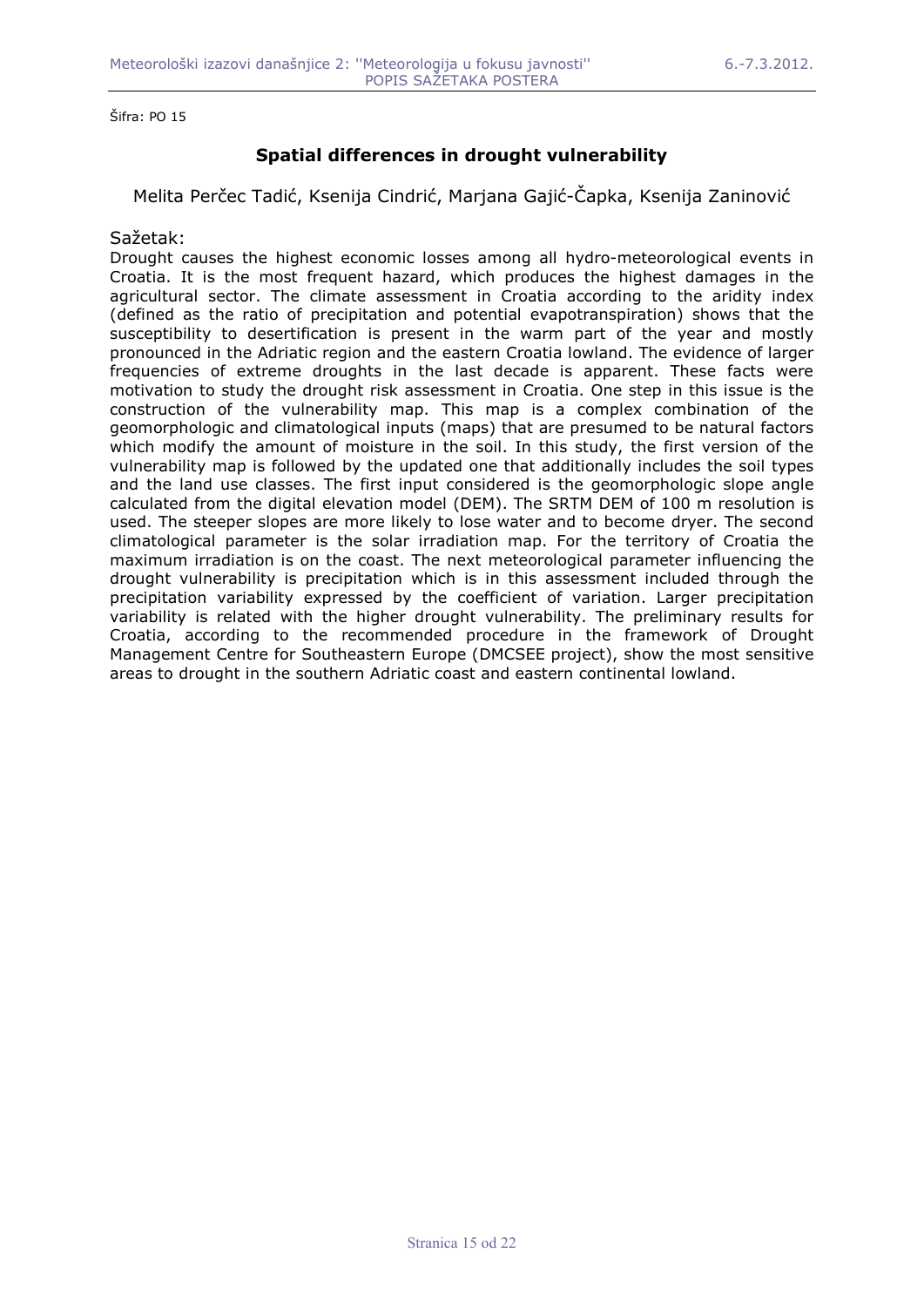# **Meteorologija u novinarskoj priči**

Vladimir Ribičić, Filip Trezner, Marko Vuković

### Sažetak:

Meteorologija je tema koja neprekidno zauzima mjesto u žiži interesa javnosti, osobito prilikom ekstremnih atmosferskih dogañaja. Javnosti se informacije o vremenskim prilikama/neprilikama, pa tako i njihovoj najavi-prognozi, isporučuju putem medija - od tiskovina do elektronskih koje ih pritom vrlo često izobličuju, napuhuju pa i izokreću. U ovom radu pokušalo se istražiti i ilustrirati primjerima kakva je veza izmeñu danih prognoza, novinarske interpretacije istih i konačnog ishoda vremenskih (ne)prilika.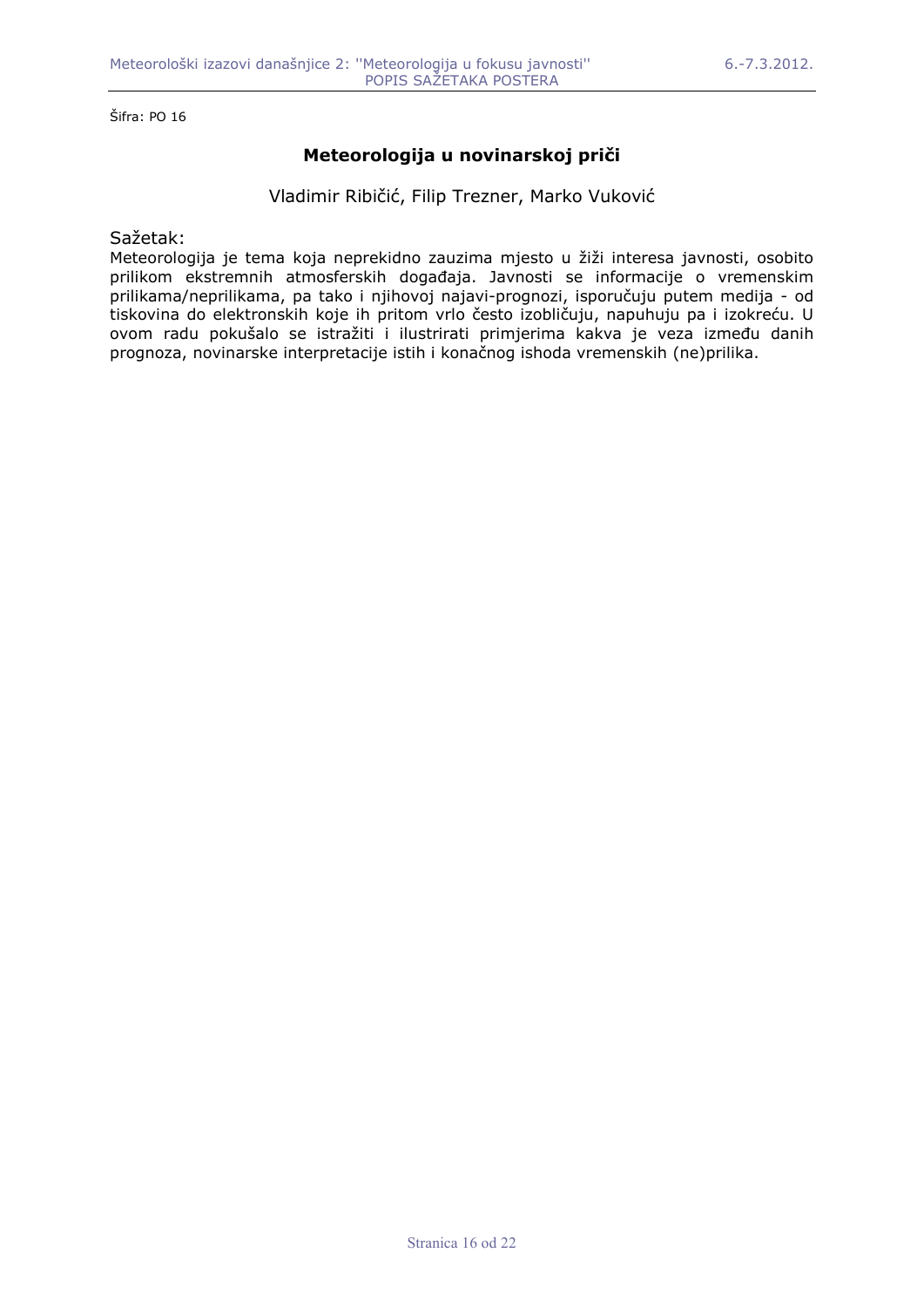# **RegCM4 simulations with BATS and CLM**

Lidija Srnec, Ivan Güttler, Mirta Patarčić, Čedo Branković

Sažetak:

Set of experiments where ERA-Interim is downscaled with RegCM4 using either Biosphere-Atmosphere Transfer Scheme (BATS) or Common Land Model (CLM) landsurface schemes are analysed in terms of some surface radiation components and components that describe hydrological cycle. Since there are differences between the two schemes e.g. in ways they treat soil and snow layers, surface fluxes, runoff, vegetation canopy, it is expected that surface parameters will differ in the two sets of simulations. Domain of interest is European domain for the period January 1989 - February 1994. Time series of monthly parameters from both simulations are compared. Validation of simulated 2m temperature and precipitation is done relative to the CRU data whereas cloudiness, shortwave and longwave downward fluxes are compared to the SRB data set. Excessive total cloud cover influencing albedo and longwave emissivity are detected as possible reasons for temperature biases. Verific ation against CRU and ERA-Interim data sets give us a hint of some model imperfections.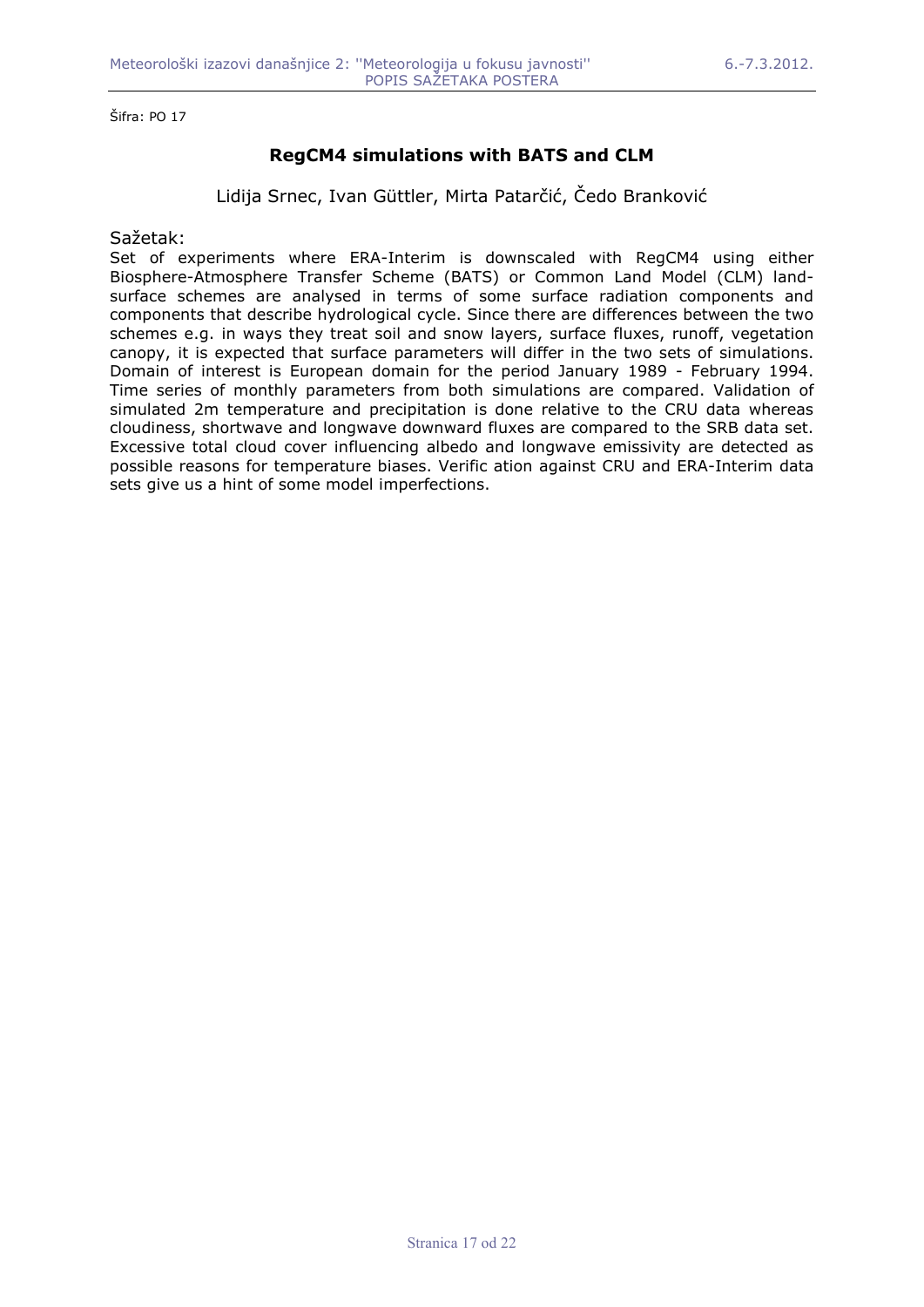## **Utjecaj klimatskih uvjeta na prinos pšenice i agronomsku učinkovitost gnojidbe dušikom**

Ivana Šestak, Milan Mesić, Željka Zgorelec, Aleksandra Jurišić, Darija Bilandžija

### Sažetak:

Varijabilnost klime već neko vrijeme značajno utječe na poljoprivredu i život ruralnog stanovništva u Hrvatskoj. Nedostatak vode u tlu tijekom vegetacijskog razdoblja već je utvrñen kao ključni faktor negativnog utjecaja na prinose ratarskih kultura. Osim toga, scenariji koji ukazuju na pravce promjene klime, te s njima predviñene promjene temperature i oborina, utjecat će na poljoprivredu kao djelatnost koja ima svoje zakonitosti. Zbog toga i najavljenu promjenu klime treba uvažiti kao čimbenik koji će dodatno utjecati na formiranje novog pristupa u pitanju proizvodnje hrane. U svrhu procjene utjecaja klimatskih uvjeta na biljnu proizvodnju, u okviru višegodišnjeg poljskog pokusa s različitim varijantama gnojidbe mineralnim dušikom provedena je analiza prinosa ozime pšenice i agronomske učinkovitosti gnojidbe kroz četiri različite vegetacijske godine. Proračun bilance vode u tlu potvrdio je da je nedostatak oborina u 2003. godini u kombinaciji s visokim temperaturama uzrokovao veću evapotranspiraciju i nedostatak vode u tlu tijekom proljetnih i ljetnih mjeseci što se negativno odrazilo na prinos zrna. Klimatski uvjeti rezultirali su različitim reakcijama varijabli prinosa i agronomske učinkovitosti gnojidbe na rastuće razine dušične gnojidbe. Razlike srednjih vrijednosti izmeñu vegetacijskih godina bile su statistički značajne, što ukazuje na problem varijabilnosti klime tijekom zadnja dva desetljeća. Nadalje problem neučinkovitog usvajanja dušika iz gnojidbe pojačava i zanemarivanje količina dušika u tlu koji se oslobaña radom mikroorganizama, a uvelike ovise o klimatskim uvjetima. Količina dušika potrebnog za postizanje maksimalnog prinosa značajno varira iz godine u godinu, ali i prostorno. U sušnim godinama, bez adekvatne opskrbe biljaka vodom iz navodnjavanja, uzgoj i prinos pšenice nemoguće je održavati na zadovoljavajućoj razini. Agronomska učinkovitost gnojidbe dušikom također se smanjuje čime se povećava vjerojatnost oslobañanja dušika u okoliš, a smanjuje profitabilnost uzgoja pšenice. Uz osiguranje dovoljnih količina vode ili uz povoljan raspored oborina mogao bi se očekivati pozitivan utjecaj na prinos poljoprivrednih kultura u uvjetima povećanih temperatura. Za učinkovitu prilagodbu poljoprivrede klimatskim promjenama potrebno je razviti i uvesti nove tehnologije praćenja stanja usjeva i modeliranja prinosa, kao i tehničke mjere poput odgovarajućih sustava obrade tla, optimizacije datuma sjetve i izbora odgovarajućeg sjemena.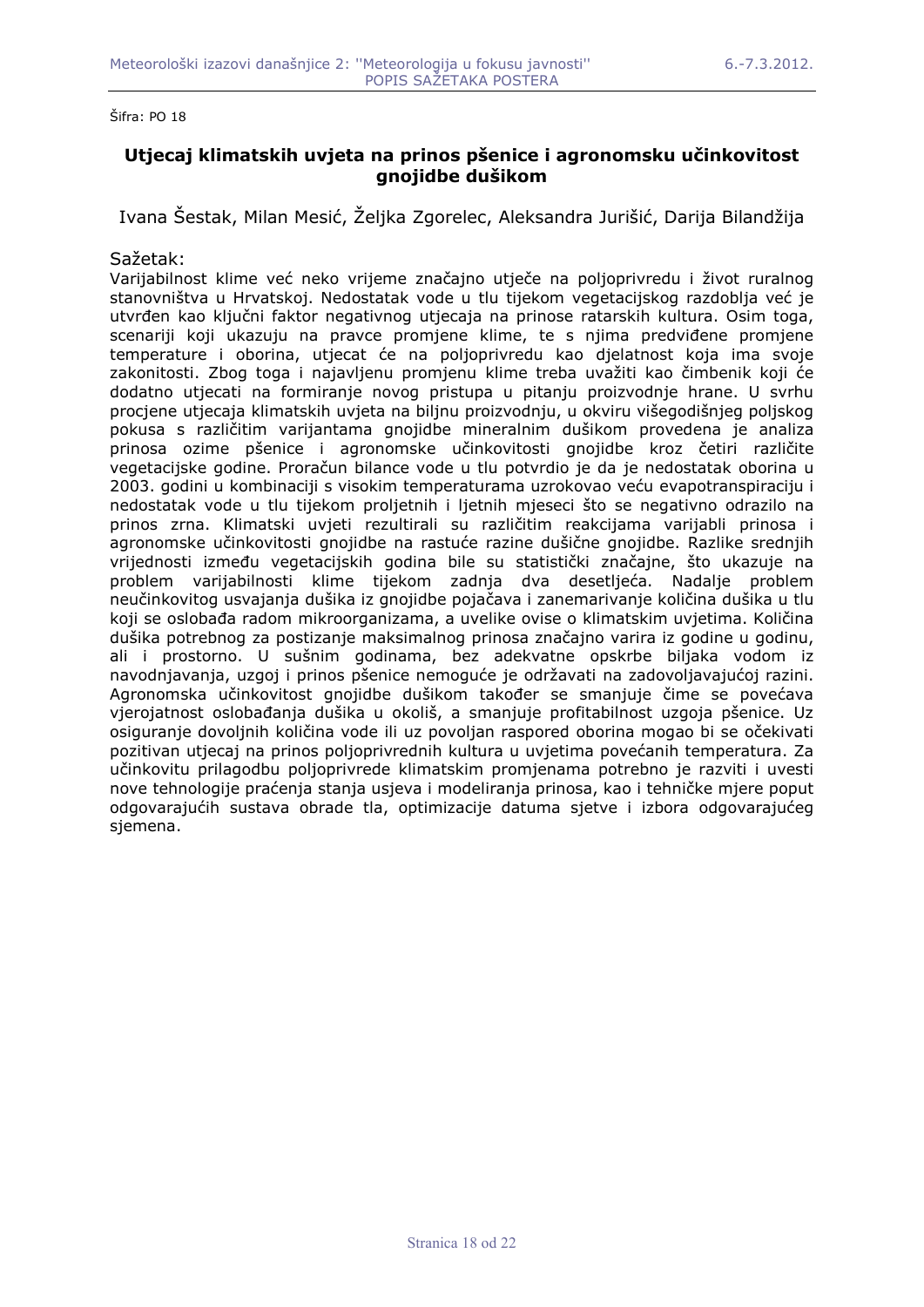## **Saharska prašina u Hrvatskoj**

### Kornelija Špoler Čanić, Nataša Strelec Mahović, Iva Kavčič, Zvjezdana Bencetić Klaić

### Sažetak:

Sahara je najveći svjetski izvor pustinjske prašine. Prašina nošena pješčanim olujama može prijeći tisuće kilometara te tako doseći visoke geografske širine i na njima se taložiti. Istaložena saharska prašina najviše utječe na karakteristike tala, produktivnost oceana, kvalitetu zraka i klimu. Najveći dio saharske prašine istaloži se suhim i mokrim taloženjem (blatnim kišama) u mediteranskim zemljama južne Europe. U ovom radu bit će prikazane karakteristike epizoda prodora saharske prašine nad područje Hrvatske. Bit će prikazana čestina blatnih kiša u Hrvatskoj i njihov utjecaj na kvalitetu oborine. Nadalje, analizirat će se i utjecaj saharske prašine na koncentraciju lebdećih čestica PM10 u zraku na nekoliko postaja u Hrvatskoj.

Epizode saharske prašine odreñene su uz pomoć satelitskih podataka i trajektorija unazad. Analizirane su prevladavajuće sinoptičke situacije, te su identificirana tri glavna tipa vremenskih situacija povezanih s transportom prašine iz Sahare u Hrvatsku, čije će karakteristike biti prikazane u radu.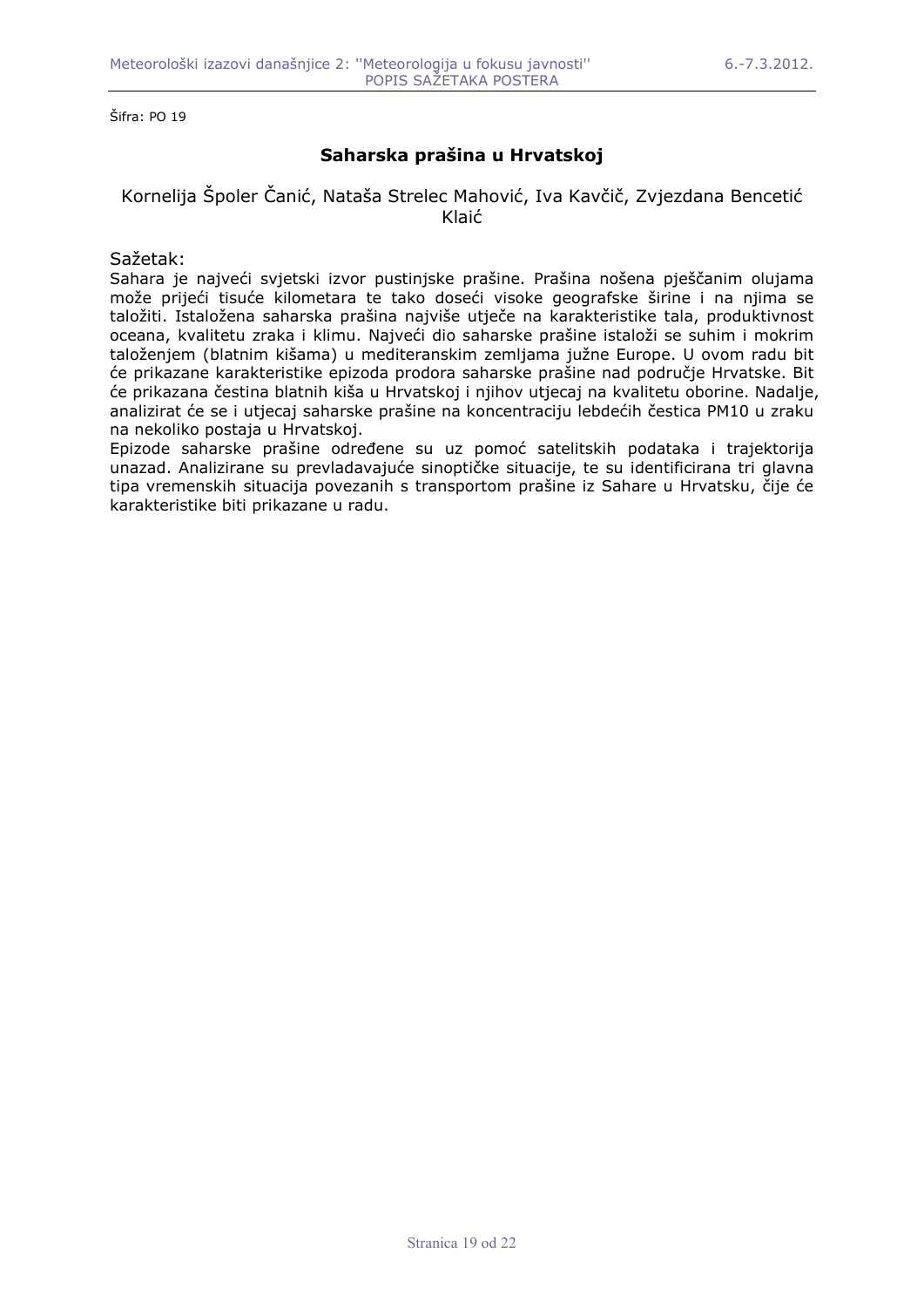# **WEB stranica Male meteorološke radionice**

Kornelija Špoler Čanić i Dubravka Rasol

Sažetak:

Mala meteorološka radionica (MMR) je edukativni projekt koji je započeo 2007. godine na Festivalu znanosti u Zagrebu. U 2009. započela je nova faza projekta - Mala meteorološka radionica kao izvannastavna aktivnost za učenike osnovnih škola. Kako bi se što više korisnika upoznalo sa sadržajem radionica autori MMR-a napisali su knjižicu eksperimenata koje su radili u školama. Godine 2011. pokrenuta je i web stranicawww.malameteo.com - na kojoj su opisane radionice i eksperimenti. U ovom radu bit će prikazan sadržaj webstranice.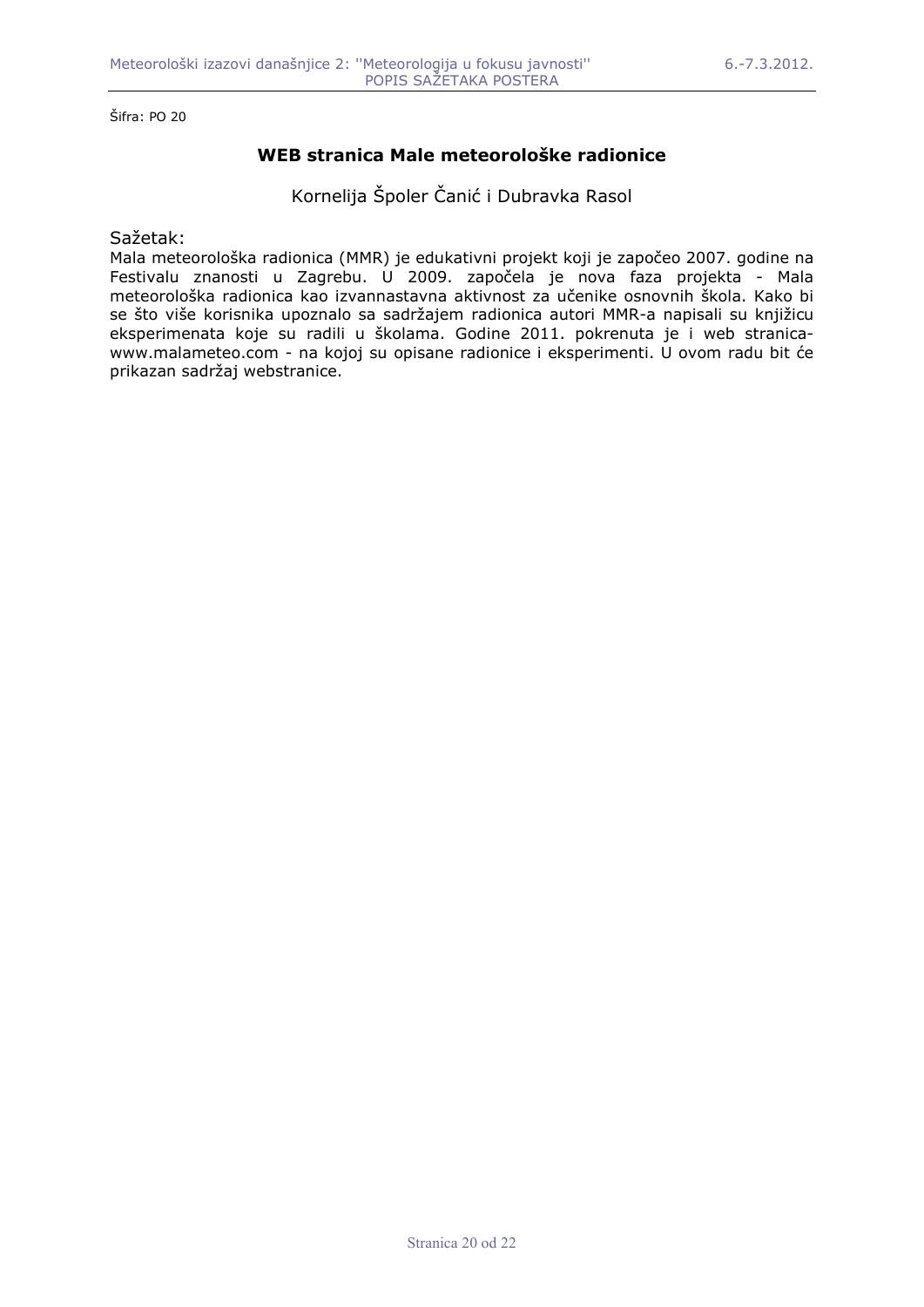## **Dobar dan, željeli bismo posjetiti Državni hidrometeorološki zavod!**

Kornelija Špoler Čanić, Dubravka Rasol, Ana Weissenberger, Renata Sokol Jurković, Janja Milković

### Sažetak:

Naslovnom rečenicom obično započinju telefonski razgovori kojima se dogovaraju posjeti Državnom hidrometeorološkom zavodu (DHMZ-u). Već niz godina DHMZ posjećuju učenici osnovnih i srednjih škola, ali i predškolci, te studenti i profesori.

Predškolcima i učenicima osnovnih škola najzanimljiviji je posjet motrilištu prilikom kojeg im se predstavljaju instrumenti i metode kojima meteorološki motritelji svakodnevno mjere i opažaju stanje vremena te dežurnim prognostičarima koji ih uvode u načine prognoziranja vremena. Učenici srednjih škola i gimnazija, te studenti i profesori često žele saznati nešto i o ostalim djelatnostima DHMZ-a (istraživanja u raznim granama meteorologije, umjeravanja i održavanja instrumenata...) pa se za njih organiziraju i posebna predavanja.

U ovom radu bit će dan pregled aktivnosti djelatnika DHMZ-a prilikom organizacije i realizacije posjeta korisnika.